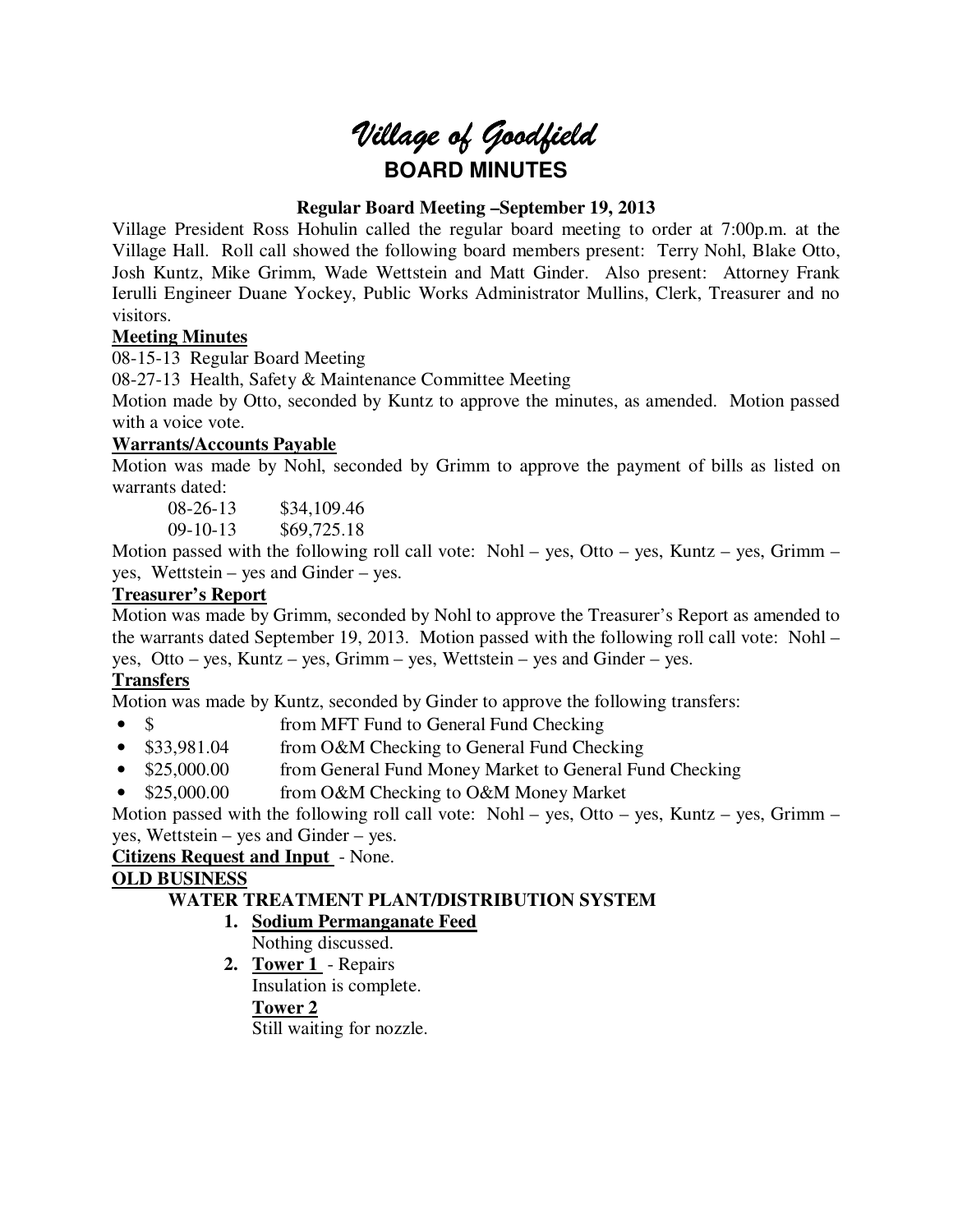#### **SEWER TREATMENT PLANT/DISTRIBUTION SYSTEM**

#### **1. STP Expansions**

Revised plans and specs to take sludge removal out. Engineer Yockey brought EPA Construction Permits to be signed. Motion was made by Otto, seconded by Kuntz to authorize Village President and Clerk to sign Construction permits. Motion passed with the following roll call vote: Nohl – yes, Otto – yes, Kuntz – yes, Grimm – yes, Wettstein – yes and Ginder – yes.

### **2. Trunk Sewer Improvements, Clearing Brush & Railroad Crossing**

The Village received permit from railroad but there is a \$500 fee and an annual \$500 charge. At this point Village is going to try to contact a private land owner to see about going through their property to complete the work.

**Payment of outstanding invoices upon request of Village Engineer**  None.

#### **Executive Session – 2(c-11) under the Open Meetings Act to discuss pending litigation**

No Executive Session.

**Board of Appeals** - None.

#### **CNH**

Right of Way dedication plat needs to be completed.

#### **Goodfield Business Park**

Have not received Final Plat yet.

#### **Property South of Deer Lakes II – Cul-de-sac**

Nothing discussed.

#### **Deer Lakes Cul-de-sac – Roadway Improvements Bids**

Nothing discussed.

#### **Park Path Connection to Bridle Ridge**

Mark Albertson would give land to the Village for berm and in turn the Village will pay for his legal fees. He would like to have a 15' easement. Frank will prepare easement for next month and the ordinance to purchase the property.

Motion was made by Wettstein, seconded by Kuntz to authorize Engineer Yockey to do a run off study for water. Motion passed with the following roll call vote: Nohl – yes, Otto – yes, Kuntz – yes, Wettstein – yes, Grimm – yes, Wettstein – yes and Ginder – yes.

#### **CNH – IDOT Road Project**

Attorney has not heard back from CNH. Attorney Ierulli revised the Agreement and sent to CNH.

## **Park Playground**

Motion was made by Nohl, seconded by Kuntz to approve \$774.50 to Lumberyard Supplier for  $2<sup>nd</sup>$  border. Motion passed with the following roll call vote: Nohl – yes, Otto – yes, Kuntz – yes, Grimm – yes and Wettstein – yes and Ginder –yes.

## **Chapter 8 – Zoning Article IV Section 8.401 – Poultry & Livestock**

Committee recommends changing zoning ordinance and delete "not the raising of poultry" then only allow on properties .75 acres or larger. Attorney Ierulli will prepare an ordinance to adopt next month.

#### **Ameren Substation Building Permit**

Nothing discussed.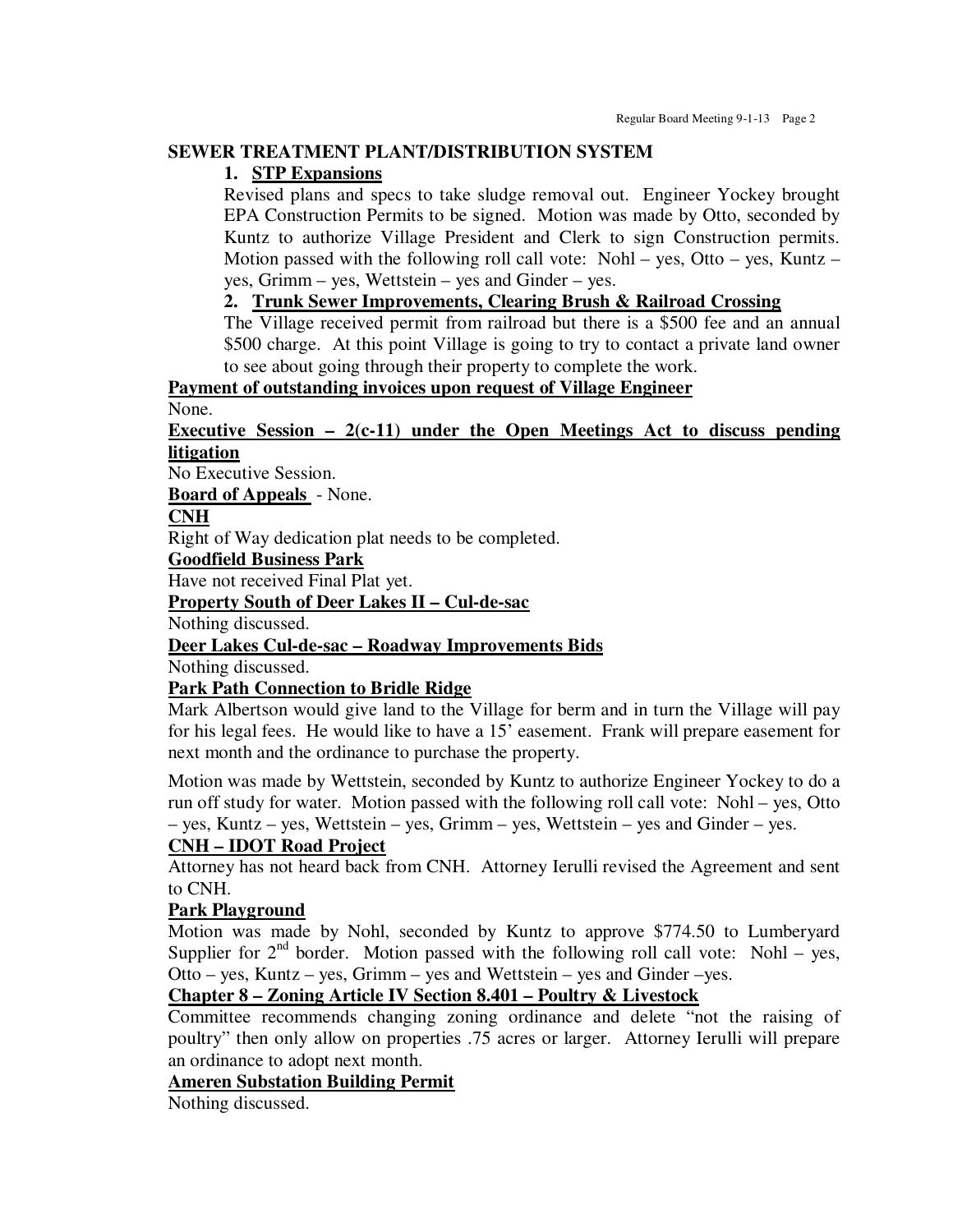#### **Annexation of CNH Property**

Nothing discussed.

#### **Code Chapter 10.102 D Masonry & Landscaping Requirements for Commercial and Industrial Zoning**

Motion was made by Wettstein, seconded by Ginder to approve Ordinance #13-07, an Ordinance amending Chapter 10 Sec. 10.102 D, Masonry & Landscaping Requirements for Commercial and Industrial Zoning. Motion passed with the following roll call vote: Nohl – yes, Otto – yes, Kuntz – yes, Grimm – yes, Wettstein – yes and Ginder – yes.

#### **Rezoning of Lot 11 & 18 in Bridle Ridge Subdivision**

Nothing new.

#### **NEW BUSINESS**

#### **Compensation to Hohulin Fence for Equipment Use**

Motion was made by Nohl, seconded by Kuntz to send a \$100 Visa Gift card for the use of their forklift truck throughout the year. Motion passed with the following roll call vote: Nohl – yes, Otto – yes, Kuntz – yes, Grimm – yes and Wettstein – yes and Ginder –yes.

#### **Woodford County Sign Replacement Project**

Woodford County sign replacement is supposed to start this month. The Village's portion should be less than \$600. Includes replacement of stop signs and speed limit signs.

#### **Repair of CNH Lift Station Pump**

One sewage pump went out. The Village is replacing it at a cost of approximately \$5500. The Village will bill CNH for  $\frac{1}{2}$  the cost. The pump is about 3-4 weeks out so we are down to one pump until it comes in.

## **Land Auction – Bridle Ridge**

There will be a land auction to sell Bridle Ridge on October 19, 2013 at Best Western in Morton, IL.

#### **Tax Abatement Resolution – 2003 General Obligation Bonds – Res. #B-13**

Motion was made by Nohl, seconded by Grimm to approve Resolution B-13, a resolution to abate levy on the issuance of \$1,000,000 General Obligation Waterworks and Sewerage Bonds (Alternate Revenue Source) of the Village of Goodfield, Illinois.

Motion passed with the following roll call vote: Nohl – yes, Otto – yes, Kuntz – yes, Grimm – yes and Wettstein – yes and Ginder –yes.

#### **Tax Abatement Ordinance – 2007 General Obligation Bonds – Ord #13-08**

Motion was made by Ginder, seconded by Kuntz to approve Ordinance 13-08, an Ordinance abating the tax hereto levied for the year 2013 to pay the principal of and interest on \$750,000 General Obligation Bonds (Alternate Revenue Source), series 2007, of the Village of Goodfield, Woodford and Tazewell Counties, IL. Motion passed with the following roll call vote: Nohl – yes, Otto – yes, Kuntz – yes, Grimm – yes and Wettstein – yes and Ginder –yes.

#### **Set Trick or Treat Hours**

Thursday, October 31, 2013 from 5-8p.m.

## **Set TIF Joint Review Meeting – October 17th prior to regular Board Meeting**

TIF Joint Review Meeting will set for October 17 at 6:45 at the Village Hall.